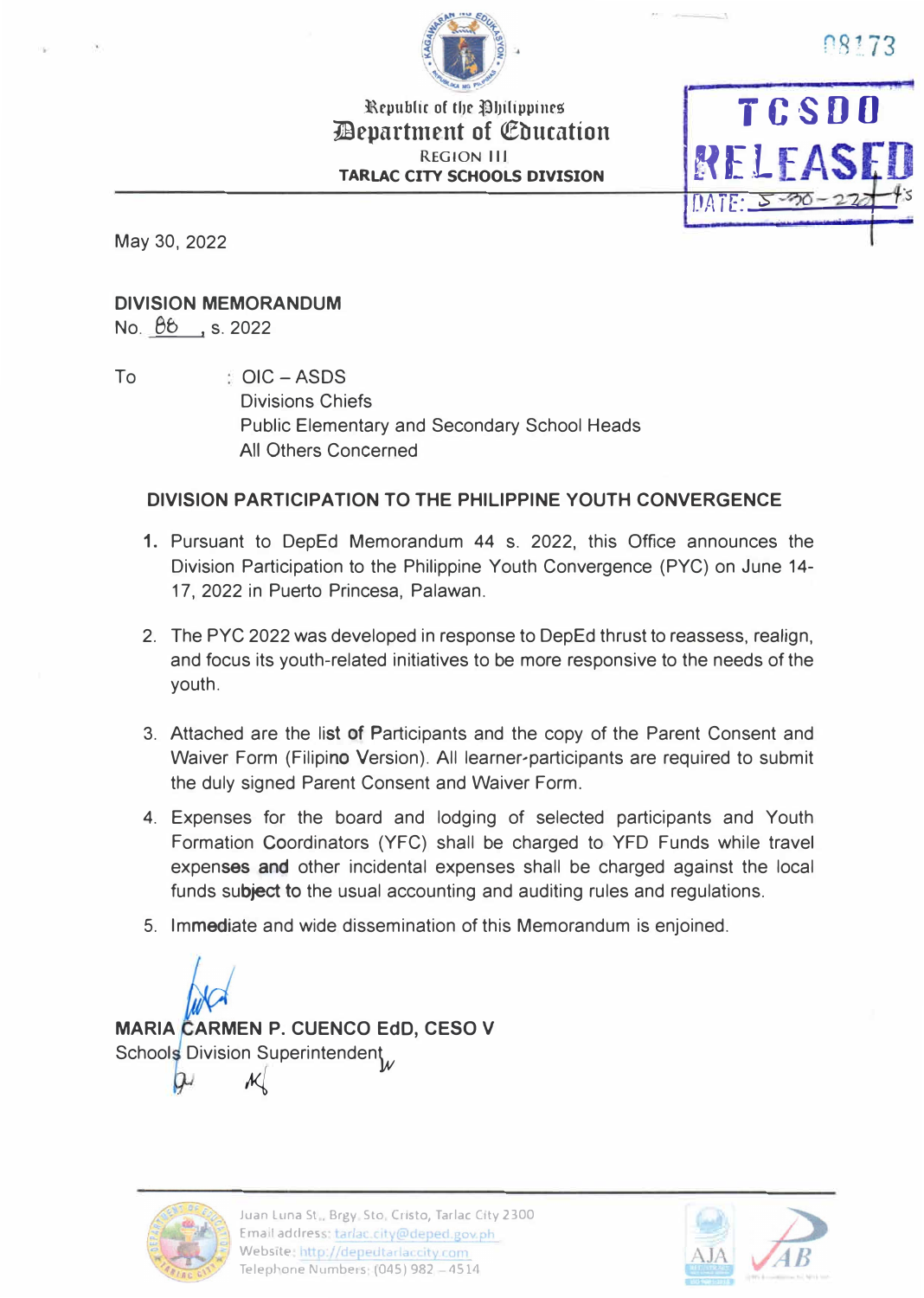## PAGBIBIGAY PAHINTULOT (CONSENT) AT WAIVER (Filipino Version)

, magulang o legal na tagapangalaga ni Ako si , ay ipinaalam sa akin ang mga detalye ng pagsasagawa ng Philippine Youth Convergence 2022 na may temang, "#YOUthBelong!: Embracing Diversity, Achieving Quality and Inclusive Education for All," sa 15-17 ng Hunyo 2022 na gaganapin sa Puerto Princesa City, Palawan.

Nauunawaan kong ipatutupad ng Office of the Assistant Secretary for Youth Affairs and Special Concerns- Youth Formation Division (OASYASC-YFD) ng Kagawaran ng Edukasyon ang mga pampublikong pamantayang pangkalusugan na itinakda ng pamahalaan, subalit hindi nito matitiyak na hindi mahahawahan ng COVID-19 ang aking anak, sapagkat lubhang nakahahawa ang sakit na ito.

Nauunawaan kong kabilang sa harapang pagdalo sa gawain ng aking anak ang pakikihalubilo sa mga guro, kamag-aral at mga empleyado ng paaralan, at iba pang tao sa loob at labas ng paaralan na maaaring magdulot ng pagkahawa ng aking anak sa COVID19, sa kabila ng mga pag-iingat na isinasagawa ng OASYASC-YFD.

#### **Boluntaryong Paglahok**

 $\mathbf{e}_{\mathcal{M}}$  ,  $\mathbf{e}_{\mathcal{M}}$  ,  $\mathbf{e}_{\mathcal{M}}$  ,  $\mathbf{e}_{\mathcal{M}}$ 

Nauunawaan kong ganap na boluntaryo ang paglahok ng aking anak sa gawaing ito. Ang aking anak ay maaaring tumanggi o umatras sa paglahok sa anumang oras sa anumang dahilan. Ang pagtanggi o pag-atras sa gawaing ito ay hindi magkakaroon ng anumang parusa, o hindi mawawala ang anumang benepisyong nararapat para sa aking anak. Bagamat nananatili ang posibilidad ng pagkahawa sa COVID-19 ng aking anak, at ng aming mga kasama sa bahay, tinatanggap ko ang mga kaakibat nitong panganib (freely assume the risk) at pinahihintulutan kong lumahok ang aking anak sa gawaing ito.

#### Mga Limitasyon/ Mga Hindi Maaaring Mapiling Lumahok

Batid ko ang mga sintomas ng COVID-19 kung saan kabilang ang, ngunit hindi limitado sa, lagnat, pag-ubo, pangangapos ng hininga, pagkapagod, pananakit at pagkirot ng katawaan o kalamnan, pagkawala ng panlasa o pang-amoy, pananakit ng lalamunan (sore throat), sipon o baradong ilong, pagduduwal, pagsusuka, at pagtatae.

Kinukumpirma ko na ang aking anak ay wala ng mga nabanggit na sintomas, at kasalukuyang may mabuting kalusugan. Hindi ko pahihintulutan ang aking anak na harapang pumasok sa paaralan kung ang aking anak o sinumang kasama sa bahay ang makaranas ng mga nabanggit na sintomas o makaranas ng iba pang sintomas na maaaring may kaugnayan sa COVID-19. Ipaaalam ko sa paaralan ang aming kundisyon at hindi ko pahihintulutang lumahok sa harapang klase ang aking anak kung siya o sinumang kasama sa bahay ay magpositibo sa COVID-19. Ako, ang aking anak at ang aming mga kasama sa bahay, ay susunod sa mga protokol na pangkalusugan at pangkaligtasan at sa mga pamamaraang isinasagawa ng paaralan at ng aming komunidad.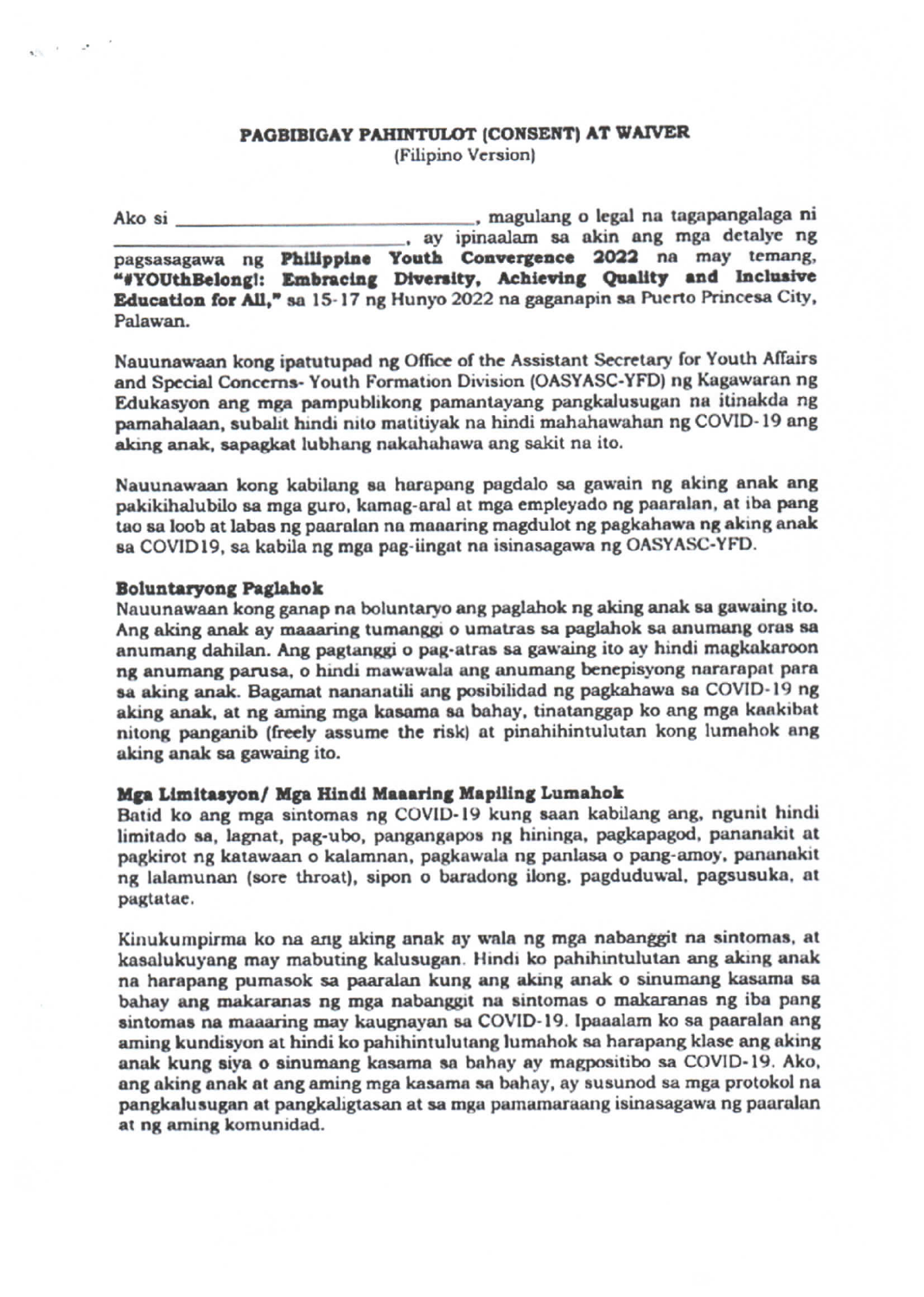#### **Debugeatoryea**

 $\mathcal{A}=\mathcal{A}$  ,  $\mathcal{A}=\mathcal{A}$ 

Kinukumpirma ko na binibigyan ko ng buong pahintulot ang anumang pagre-record o pagkuha ng larawan ng aking anak habang isinasagawa ang kaganapang ito at gamitin ang ilan o lahat ng mga larawan/ ambag/ pagganap ng aking anak sa anumang publikasyon (kabilang ang mga elektronikong publikasyon tulad ng pelikula o website) na ginawa sa o para sa OASYASC-YFD at ilabas ang mga materyal na ito sa mga opisyal na plataporma ng Kagawaran.

#### Pagkakumpedensyal

Batid ko na ang anumang impormasyong ibibigay habang isinasagawa ang gawaing ito ay pananatilihing kumpidensiyal, at ang personal na impormasyon ay gagamitin nang naayon sa Data Privacy Act of 2012. Aking natitiyak na ang mga impormasyon tungkol sa aking anak ay hindi ilalabas ng implementation team. Ang pangalan ng aking anak ay hindi gagamitin sa pagsusuri ng mga datos sa gawaing ito.

Kinukumpirma ko na ako ay pumapayag at nauunawaan ko ang tungkulin ng aking anak sa pagdalo sa gawaing ito. Buong puso kong susuportahan ang pagsusumikap ng aking anak na matugunan ang mga ekspektasyon, mga alituntunin, at mga responsibilidad sa kanyang mga kapwa kalahok at sa OASYASC-YFD.

Sa hangganang pinahihintulutan sa ilalim ng batas at ng mga patakaran, sumasangayon ako na talikuran ang anumang paghahabla o paghahabol at lubusan kong tinatalikuran ang anumang karapatan, paghahabol, anumang usapin o pagsasampa ng kaso laban sa paaralan/dibisyon, mga empleyado at opisyal nito, at sa Kagawaran ng Edukasyon kaugnay sa pagpapatupad ng gawaing ito. Dahil naunawaan ko ang lahat ng mga nabanggit, ipinapahayag ko - sa ngalan ng aking sarili, mga kasama sa aking bahay, at ng aking anak - ang aking malaya at boluntaryong pagpapahintulot sa paglahok ng aking anak sa gawaing ito simula Hunyo 15, 2022 hanggang Hunyo 17, 2022. Pinatototohanan kong sumangguni ako sa opinyon ng aking anak at nagpahayag siya ng kanyang pagsang-ayon sa paglahok sa gawaing ito.

### MGA DETALYENG MAAARING MAKONTAK PARA SA MGA TANONG O **SULIRANIN**

Para sa anumang tanong o paglilinaw, maaaring makipag-ugnayan sa Office of the Assistant Secretary for Youth Affairs and Special Concerns- Youth Formation **Division** (OASYASC-YFD) 38 pamamagitan  $n**g**$ email address na blss yfd adeped gov ph (cc: oasyaseadeped gov ph).

| Lagda ng Magulang/Tagapag-alaga sa Ibabaw | Numero ng Maaaring Tawagan/ Makontak |
|-------------------------------------------|--------------------------------------|
| ng Pangalan                               | (Mobile Number)                      |
| Pangalan ng Mag-aaral                     | Petsa                                |

\* Mangyaring isumite ang dokumentong ito sa paaralan ng iyong anak bago ang pagsasagawa ng harapang gawain.